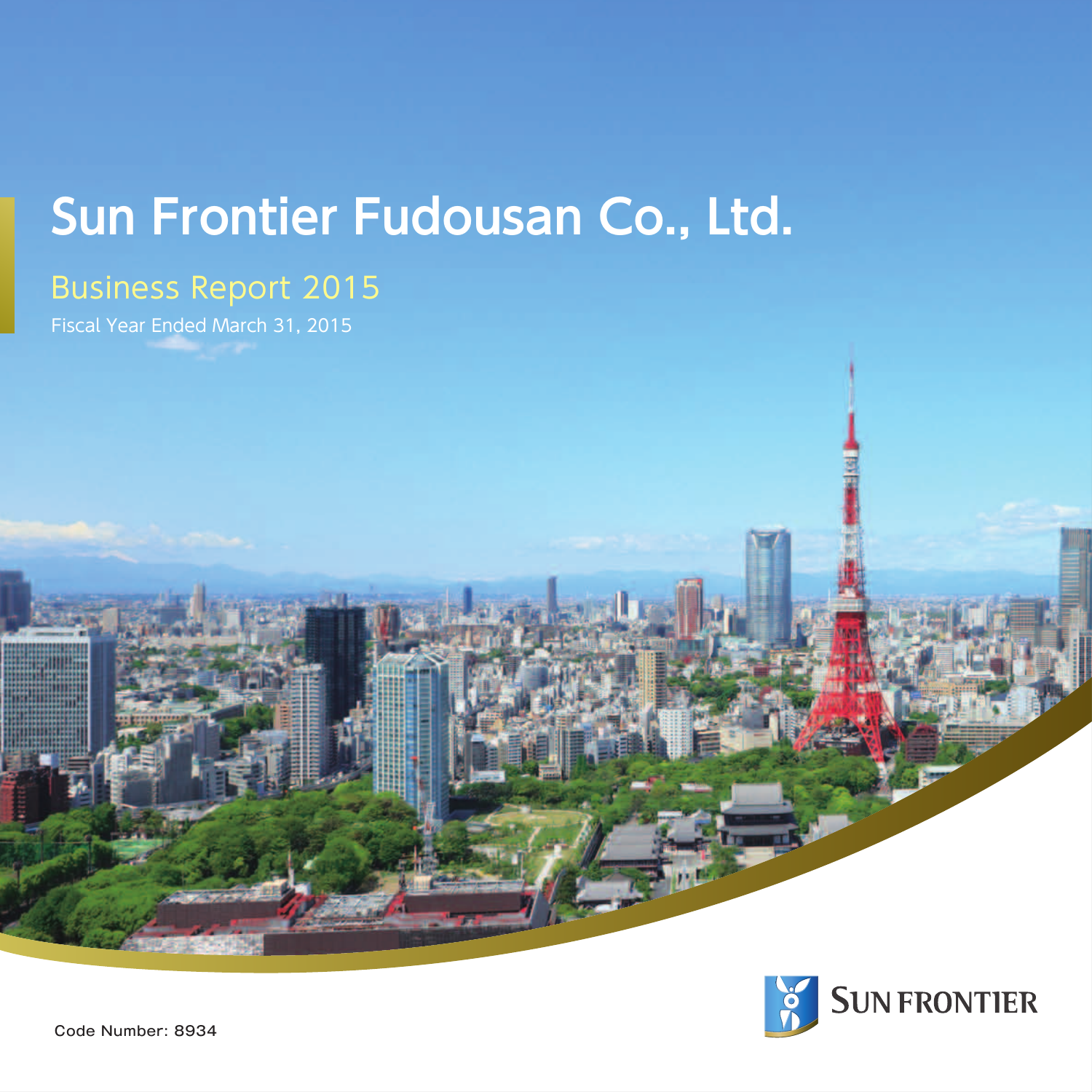# **To our shareholders**



" the company that customers love and choose the most in the world" Our goal is to become as a professional of real estate utilization.

### President Tomoaki Horiguchi

# **Summary of 16th Term**

#### **Achieving increases both in profit and sales for 4 consecutive terms.**

The business results of the Group for the 16th term increased sales and profits significantly for 4 consecutive terms, with sales of ¥27,741 million, operating income of ¥5,850 million, ordinary income of ¥5,593 million and net income of ¥5,053 million. This is thanks to shareholders, and we are grateful for your support.

 Dividends will increase 3.0 yen per share over the amount of the previous year, to 16.5 yen per share.

During this fiscal year, the real estate market was booming with a boost from further monetary and fiscal policies by the government and the Bank of Japan. The vacancy rate in the urban office buildings improved, and the rent level also took a gradual upward turn. Furthermore, with favorable financial environment and depreciation of yen, not only domestic investors but also overseas investors mainly from Asia continued to show high level of interest in investment in the real estate market in Japan.

 In these circumstances, the Group continued to focus its business on utilization of small- and medium-sized buildings in the Tokyo metropolitan area and also sincerely helped building owners solve a variety of real estate issues.

 Our business fields can be divided into "basic service (operation of rental buildings)" and "applied product development (products using revitalized buildings)". With a focus on the on-site approach based on our philosophy, the Group is striving to polish, apply and evolve our on-site capabilities by conducting marketing research from users' perspectives and applying the research results to create and sell the products that meet the clients' needs. As for the basic service, the Group offers comprehensive services including rental and sales brokerage of buildings, building management and maintenance, planning and implementation of minor repair and large-scale renovation, consultation on inheritance or tax related matters with experts, and provision of delinquent rent guarantee. We consider the customers' background and issues as the most important assets. Working on their issues through collaboration with various internal departments is leading us to gain a variety of profit making opportunities.

 For the applied product development, the Group has been vigorously promoting the real estate revitalization business that generates high added value by creating chains of various service functions. With the strength of finding tenants taking advantage of local knowledge, the Group has been offering highly profitable revitalized buildings that are user-friendly for the clients and tenants as replanning products.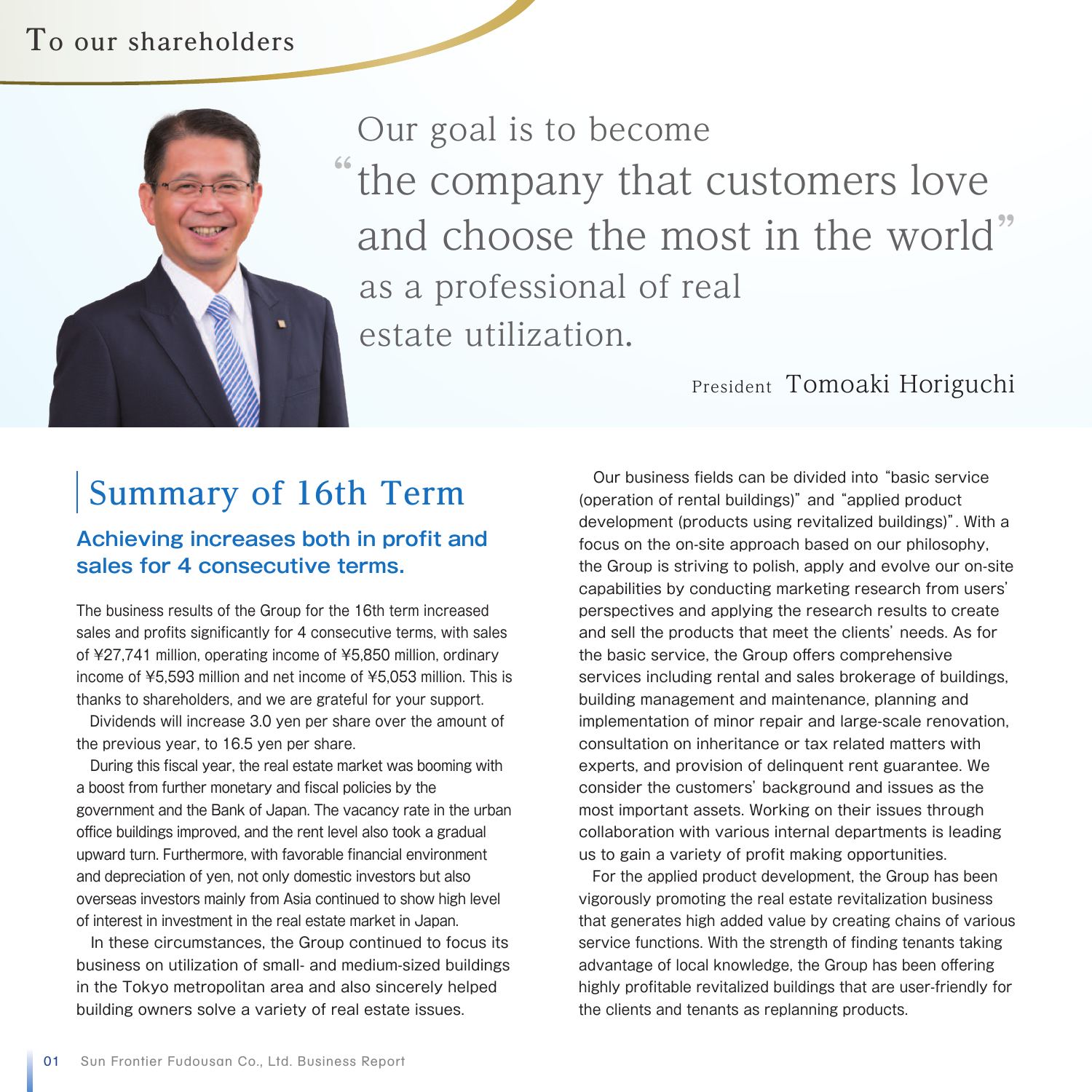# **Direction of Company**

### **Vision and Policy of Sun Frontier**

Building owners, investors and the wealthy are the Group's target clients, and it aims to become "the company that customers love and choose the most in the world" as a "professional of real estate utilization". The core business of the Group is real estate revitalization (utilization) of small- to medium-sized office buildings in central Tokyo. The Group does not focus on property but building owners, and its policy to solve problems of the building owners with its strengths such as ability to find tenants, capabilities to revitalize real estate, and operational capabilities to carry out optimal business management and operation to bring happiness to building owners and their families.



#### **Business structure of Sun Frontier**

The Group collects voices and information concerning complaints, inconveniences, and unpleasantness through dialogue with clients during service provision (e.g. sales brokerage, rental brokerage, building management, construction planning, delinquent rent guarantee, asset consulting) and solves the issues on-site by cooperating with internal departments. It also links and combines the solved added value and needs, reflects them in the real estate revitalization, produces replanning products and sells to customers.

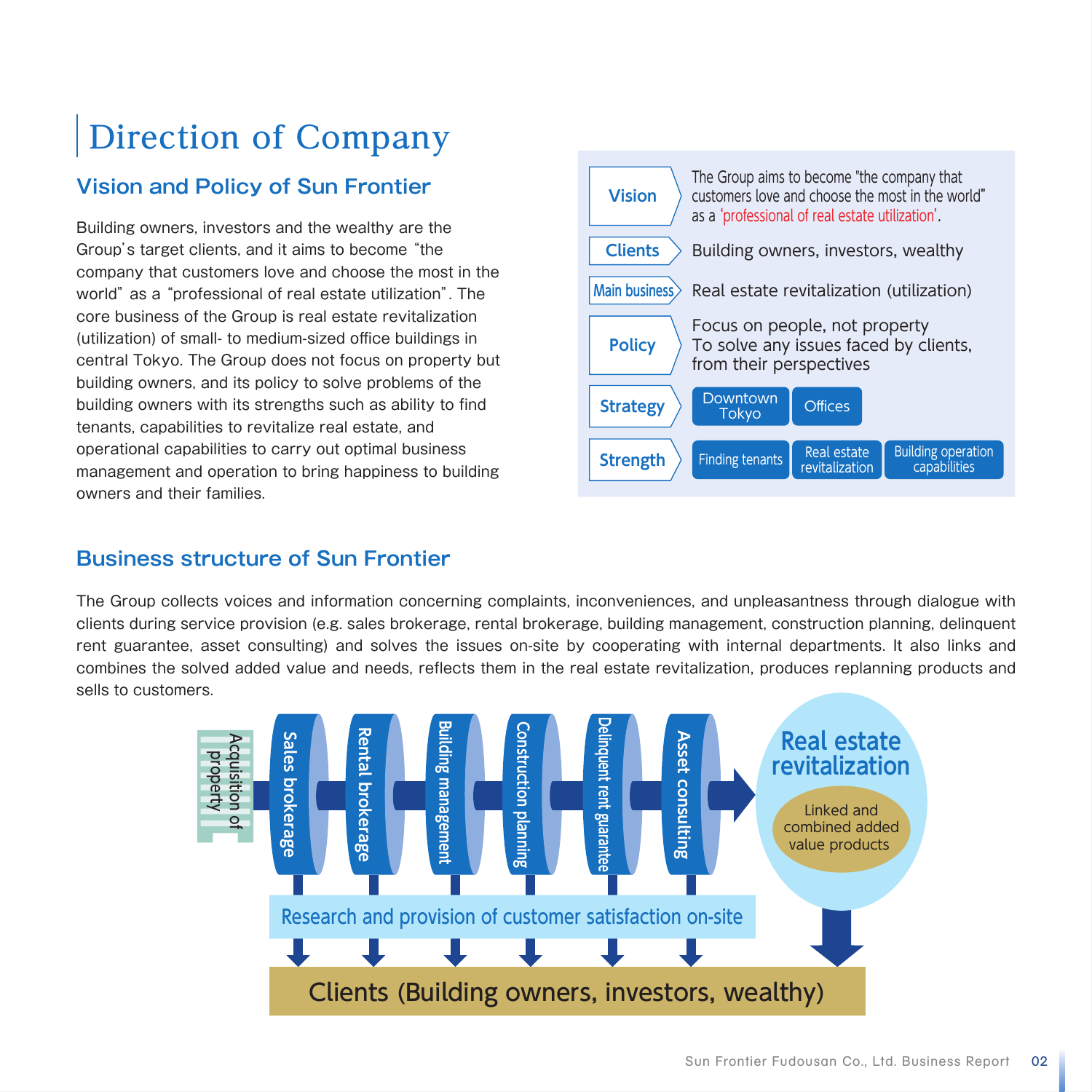#### **Activities for the replanning business**

Example of real estate revitalization 1

#### Development of products that draw out local strengths and are inspirational. (Hatchobori, whole building)

By carrying out renewal to take advantage of site characteristics and draw potential attractiveness of the building, we received agreement from all tenants to increase the rent. Hatchobori, where the property is located, is within the walking distance from Tokyo station or Ginza and is only 2 stations away from Tokyo Disney Resort, which has one of the largest number of visitors in Japan. The building's entrance has ornaments that are in the motif of running water and cherry blossoms, reflecting the image of Hatchobori. As a result, rental income at the time of sales increased by 17% from the time of purchase.



Hibiya line【Hatchobori station】 2 minutes on foot





Entrance in the motif of running water and cherry blossoms

# $\frac{1}{\text{ {{e}}}}$   $\frac{1}{\text{ {{e}}}}$  angle of real,  $_2$  Head office building that adopts ideas of customers and builds up together.

We acquired a building that was owned by several unit owners and made a single-owned building with single right of ownership. In an anticipation to use the building as a head office, we obtained the last tenant's right on the first floor and made the building completely vacant. Thereafter, we sold it to one of our existing customers as a head office and received the order for custom-made renovation work.



(Nihonbashi, whole building)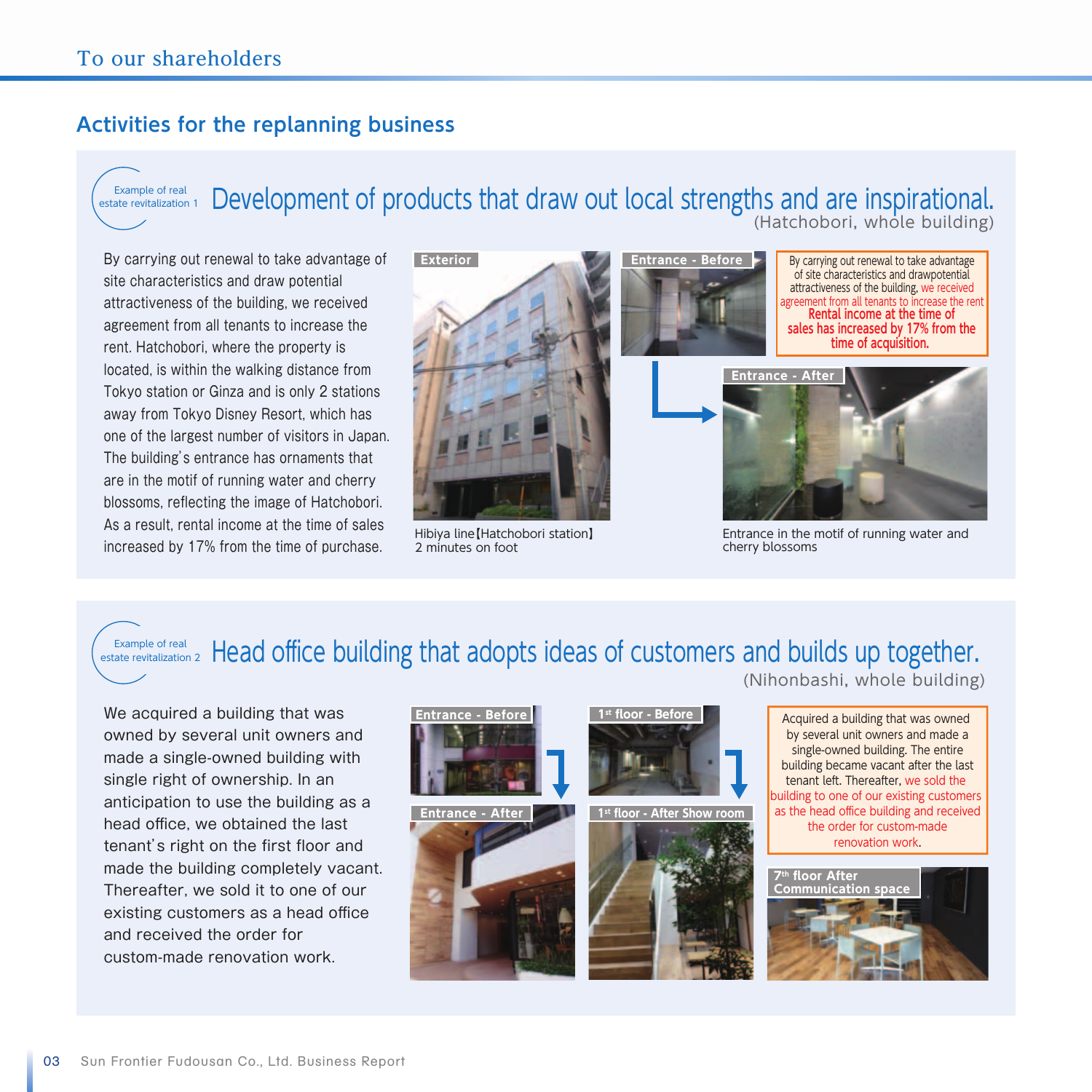#### **Branch network to offer accessible services to owners**

The Group has branch offices specializing in central Tokyo, in particular, in five cities in central Tokyo. This is to offer accessible services to building owners through community-based sales with its strengths of finding tenants using local knowledge.

 In these areas, the Group creates a variety of profit making opportunities by not only offering rental brokerage services but also becoming the points of contact to solve various issues faced by building owners. This kind of multi-faced services can create opportunities for the real estate revitalization business and often become the Group's unique source of purchasing.



#### **Management system to provide high-quality and prompt services, specialized in central Tokyo**

The Group manages a number of properties that belong to building owners. About 67% of them are located in five cities in central Tokyo. By focusing on these five cities, the Group will provide high-quality and prompt services and continue to enhance values of the buildings.

 The buildings that are revitalized and sold by the Group become the bond to deepen the relationships with the clients, because they entrust the building to the Group for management after sale of the buildings. As a result, revitalization and sales of buildings lead to a larger number of buildings the Group manages and the number of clients.



About 75% of the properties managed by the Company are more than 20 years old.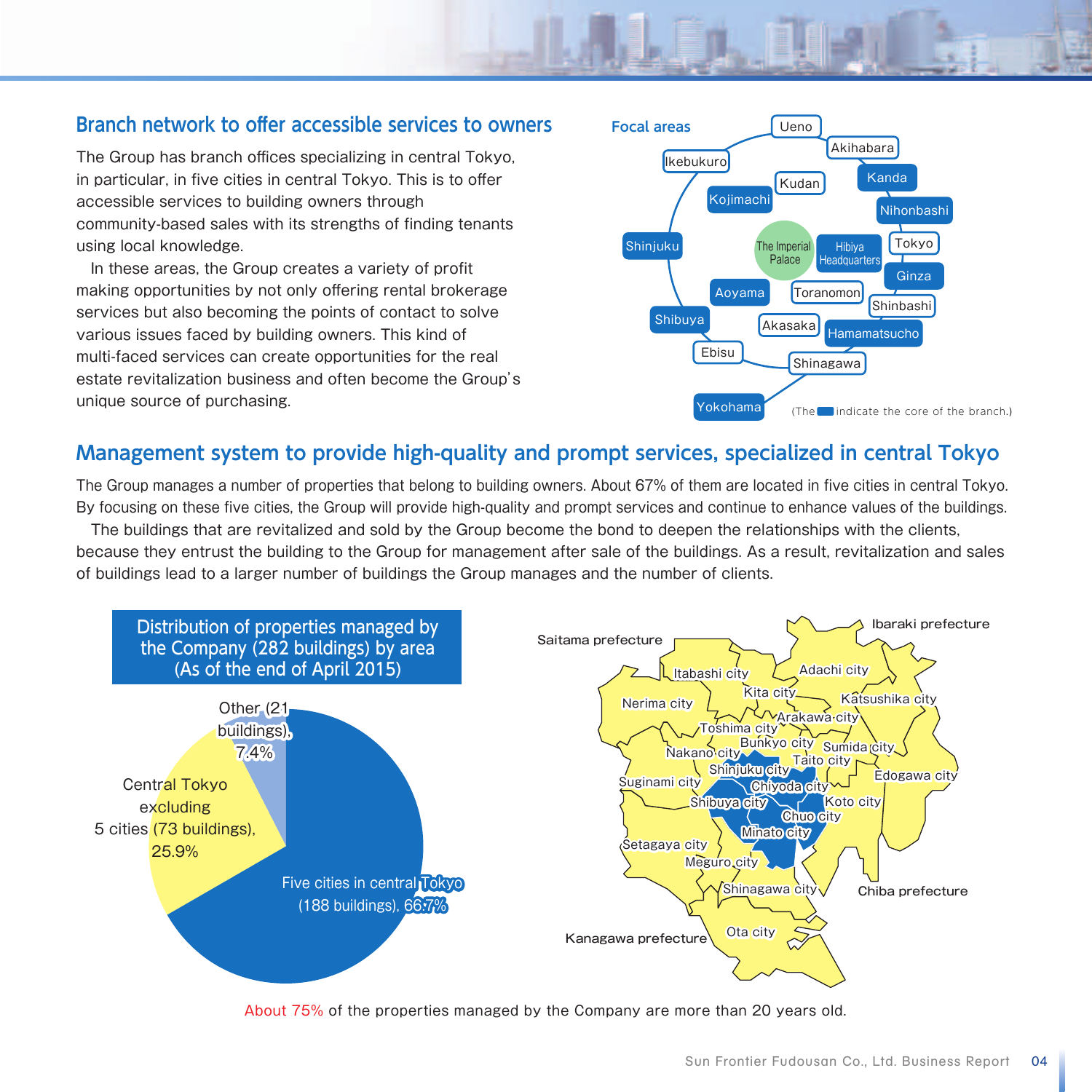#### **Operation capabilities of rental buildings are the strength**

The Group has systems to respond to all kinds of real estate issues faced by clients with its strengths of operating capabilities to offer optimal utilization, management, and operation tailored to the unique characteristics of each rental building.

 The Group aims to become a company to which clients give full authority of their real estate properties by thinking of the clients, offering chains of values, and providing optimal services from a client's perspective in the process of purchase, post-purchase and sales of real estate properties as a professional of the real estate industry. It offers services so that the clients will be freed from all kinds of troubles such as cumbersome formalities and management associated with their real estate properties while making stable income.

The Group striving to be a company for which its clients will feel a variety of promises when they hear its name, Sun Frontier.

|                                                 | Purchase                                                                                                |                                                                                                                    | Post-purchase service                                                                               |                                                                                                                                                                                             |                                                           | <b>Sales</b>                                                                                          |                                                                                               |  |
|-------------------------------------------------|---------------------------------------------------------------------------------------------------------|--------------------------------------------------------------------------------------------------------------------|-----------------------------------------------------------------------------------------------------|---------------------------------------------------------------------------------------------------------------------------------------------------------------------------------------------|-----------------------------------------------------------|-------------------------------------------------------------------------------------------------------|-----------------------------------------------------------------------------------------------|--|
|                                                 | Sales brokerage                                                                                         | Rental brokerage                                                                                                   | Rent guarantee                                                                                      | <b>Building management</b><br>Handling tenants                                                                                                                                              | Interior finish work<br>contract for tenants              | Renewal                                                                                               | Sales brokerage                                                                               |  |
| <b>Services</b><br>offered<br>by the<br>Company | Buildings, whole<br>condominiums<br>· Asset formation<br>Inheritance<br>countermeasure<br>Home purchase | · Tenant finding<br><b>Brokerage to sell</b><br>buildings with all<br>furnishings<br>· Marketing<br>· Consultation | Immediately make<br>an advance for<br>delinquent rent<br>Rent. etc.<br>guarantee up to<br>18 months | Management of<br>account activities<br>Responding to opinions<br>Accounting report<br><b>Building maintenance</b><br><b>Building revitalization</b><br>proposal<br>Negotiation with tenants | Interior design<br>Design<br>Work contract<br>for tenants | Repair<br>Renovation<br><b>Restoration to</b><br>original condition<br>Real estate<br>revitalization. | <b>Business</b><br>succession<br>Exchange of<br>assets<br><b>Professional</b><br>consultation |  |
|                                                 |                                                                                                         |                                                                                                                    |                                                                                                     | Asset consulting such as provision of market information, integrated diagnosis of building, countermeasures against inheritance and taxes, and financial arrangements consultation.         |                                                           |                                                                                                       |                                                                                               |  |
|                                                 |                                                                                                         |                                                                                                                    |                                                                                                     |                                                                                                                                                                                             |                                                           |                                                                                                       |                                                                                               |  |

Operation capabilities of rental buildings

#### **Based on the basic philosophy, the Group changes, challenges and creates through participation by all**

#### **<Human resource development>**

The Group has been operating based on the "spirit of altruism" since its establishment. Its human resource development is founded on the principle of "righteousness" and "compassion" as human beings, and its employees share the value of "other people's joy is my joy". The employees work for each other and will contribute to creating a rich society by providing larger satisfaction to the clients through strong collaboration.

#### **<Management by all>**

The Group promotes "management by all" where each employee plays an active role with management mind by establishing and ensuring the divisional accounting system (Amoeba Management) to enhance awareness of individual employee towards profitability.

#### **<Corporate culture that changes, challenges and creates>**

The employees carefully listen to clients' wishes and sincerely work with them to solve even the smallest problems. Challenging tasks make their lives worth living and their work rewarding. The Group will keep on changing, challenging and progressing from client's perspective. Such an attitude of enhancing business skills through responsibility and awareness is the foundation of collaboration among the employees in each department and helps the Group produce linked and combined high added value.

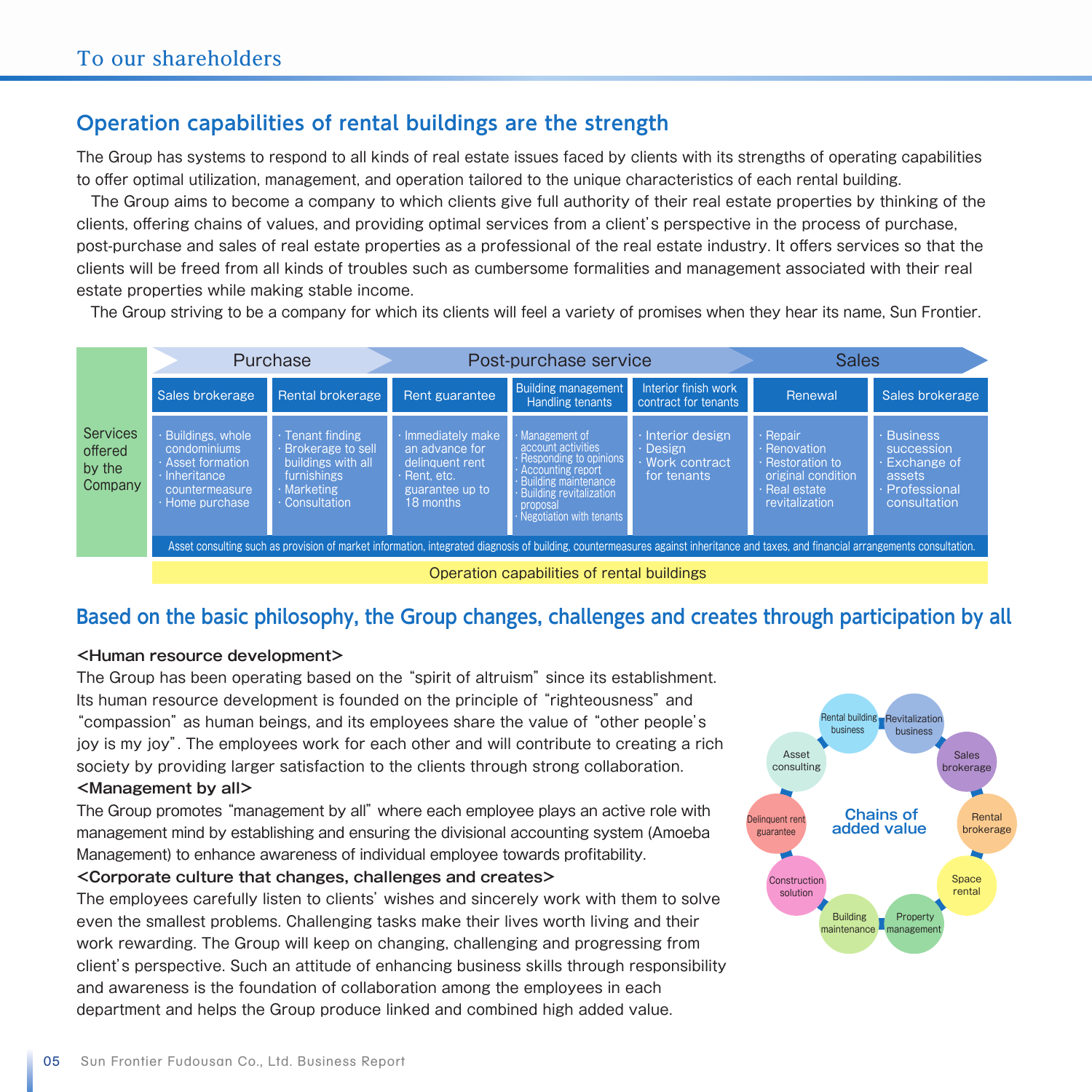#### **Growth strategies, "three arrows"**

The Group determined "three arrows" as the growth strategies. Based on these growth strategies, it will expand its business on the offensive.

- **1)Expansion of existing business** The Group will establish more branch networks in Tokyo which is receiving the world's attention, work on new ways to utilize real estate properties by harnessing spaces such as rental conference rooms, small office spaces and hotels, and enhance the operation capabilities. Using such basic services as the foundation, the Group will also aggressively work on the building revitalization business.
- **2)M&A** The Group will provide new services and businesses that respond to the clients' needs through M&A (including capital alliance and business tie-up), strengthen chains of value of service capabilities from a client's perspective, and grow further by obtaining human resources, deepening the businesses and pursuing synergy effects.
- **3)Overseas expansion** The Group will provide opportunities for the overseas wealthy to invest in the real estate market in Tokyo and contribute to the growth of Japan. It will also expand its businesses in the rapidly growing big cities in South East Asia and provide real estate properties with Japanese high technology and service quality. This way, the Group will contribute to the happiness of the local people and development of the cities.



#### In conclusion

For the fiscal year ending March 31, 2016, forecast sales are ¥33,000 million (19.0% increase year-over-year), operating income of ¥6,300 million (7.7% increase YOY), ordinary income of ¥6,000 million (7.3% increase YOY) and net income of ¥5,300 million (4.9% increase YOY). Dividends are planned to increase by 1.0 yen per share to 17.5 yen per share.

 In line with the growth strategies, we plan to become a company with which our clients feel secure to entrust their buildings. The core will be the operation capabilities of rental buildings. Under clear direction, each employee will enhance

capacities, increase external collaborators, improve skills to solve the clients' problems and help the clients in a way that other companies cannot do. As a result, we will draw attention of the investors and the wealthy in Japan as well as investors from overseas as an investment destination company and capture the growth of Asia.

 Furthermore, in order to maintain operating income of over 20%, as a highly profitable company, we will manage risks while continuously changing ourselves, aggressively challenging niches and expanding our businesses with a focus on profit, rather than sales. We will never be satisfied with the current status. All employees will persevere and work together as one to study the customers' needs, provide maximum added value and continue to enhance customer satisfaction to enhance our corporate value sustainably.

We ask for your continued guidance and support.



From left to right, Executive Vice President Seiichi Saito, President Tomoaki Horiguchi, Senior Managing Director Izumi Nakamura, Managing Director Yasushi Yamada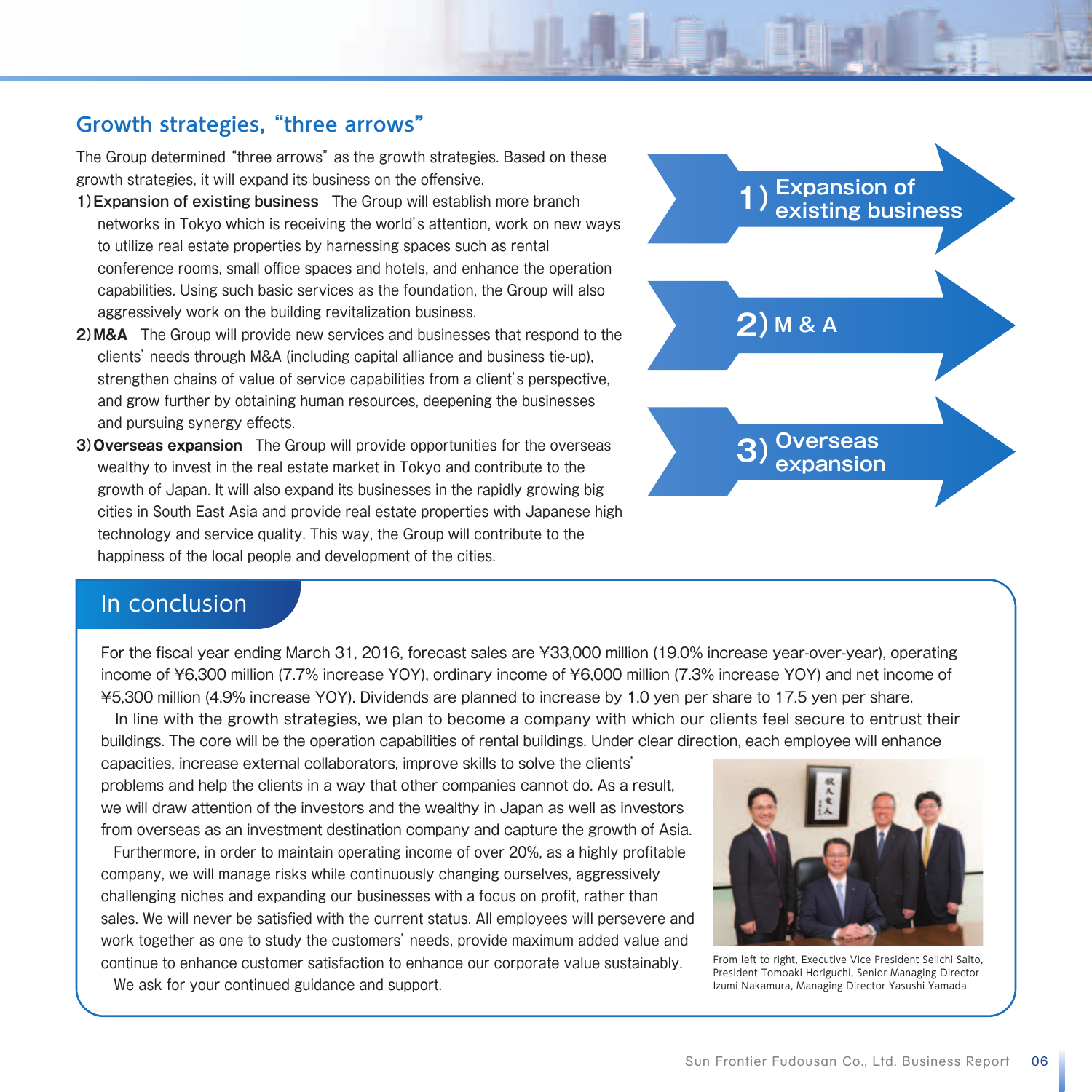# With the real estate revitalization business in the lead, the business diversified and achieved increased sales and profit for 4 consecutive years.

The Group established branch networks in 5 cities in central Tokyo, specialized in small- to medium-sized buildings. Over 50 sales staff members who have strengths in finding tenants for office buildings using local experiences have been providing rental brokerage services and solving issues of building owners. The branch networks are the origin of creating its added value.

 For building management, tenants are visited once a month. Through frequent dialogue, the Group pursues comfort and convenience of the tenants. It also reports the building management situation to the building owners and asks for their ideas. By providing such fined-tuned and careful management, the Group achieves a stable and high occupancy

rate. This has also resulted in a larger number of building management works.

 Furthermore, as an integrated real estate corporation, the Group provides secure feeling to building owners through functions such as sales brokerage, repair and large-scale renovation, interior design, delinquent rent guarantee and asset consulting. Through these functions, the Group has been responding to all kinds of issues building owners are faced with.

 The Group also links and combines all of these in-house functions to achieve a consolidated real estate revitalization business. Through this business, it creates added value by the entire Group as a whole.

 As a result of the above, results for this consolidated fiscal year were sales of ¥27,741 million (56.1% increase YOY), operating income of ¥5,850 million (29.1%increase YOY), ordinary income of ¥5,593 million (28.8% increase YOY) and net income of ¥5,053 million (25.7% increase YOY).



\*PM is an abbreviation for property management.

#### Real estate revitalization business

Sales and profit of the replanning business have grown. Rental income has drastically increased as a result of progress in acquisition and commercialization of properties.

As for replanning (real estate revitalization) business, we imagine who prospect buyers will be as early as when we purchase and commoditize real estates. We consider real estates in respect not only of yield but also of site quality, rarity, stability as assets, and tax merit. Those are the "values" which we provide for our customers, and that's why we have always explored how to improve our skill and quality. As a result, we achieved sales of 29 buildings during this fiscal year, which contributed to increases both in sales and profits compared with 19 buildings in the previous year.

 In the building rental business, thanks to the increment in rent income from renovated real estates, which are under commercialization, and to other factors, we also achieved YOY increases both in sales and profits.

 As a result, sales were ¥24,279 million (69.5% increase YOY) and segment income was ¥6,270 million (33.7 %increase YOY).



The segment income listed for segment results is calculated by deducting interest costs, sales fees, goodwill amortization and other fixed costs from gross profit on sales.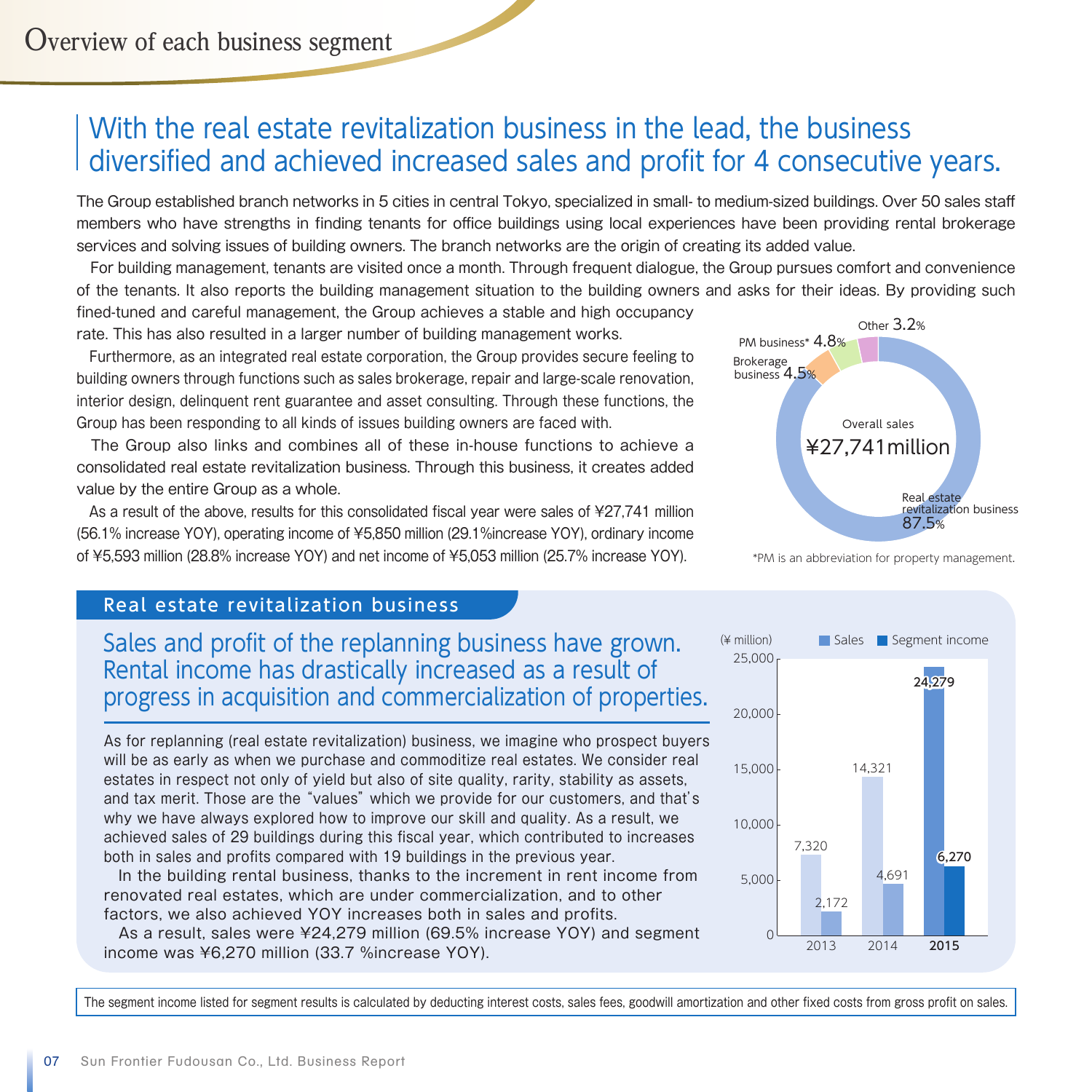| Although sales brokerage decreased and rental brokerage leveled out,<br>the brokerage business put effort into acquiring and selling<br>company properties and finding tenants and contributed to the<br>income of the Group.                                                                            | 2,000<br>1.500 | 1.412 | 1.242 | 1.620<br>,267 | 1.239 |       |
|----------------------------------------------------------------------------------------------------------------------------------------------------------------------------------------------------------------------------------------------------------------------------------------------------------|----------------|-------|-------|---------------|-------|-------|
| In the sales brokerage business, the number of contracts decreased as a result of<br>delays in responding to rapid lowering of pricing as the competition in the<br>increasingly active market intensified.                                                                                              | 1.000          |       |       |               |       | 1.047 |
| In the rental brokerage business, the Group focused its efforts on finding<br>tenants as well as solving building owners' concerns related to building<br>management under the circumstances where occupancy rate improved in the<br>market. And sales and profit remained level with the previous year. | 500            |       |       |               |       |       |
| As a result, sales were ¥1,239 million (23.5% decrease YOY) and segment<br>income was ¥1,047 million (17.4% decrease YOY).                                                                                                                                                                               |                |       | 2013  | 2014          |       | 2015  |

#### Property management

The number of customers steadily increased, and the number of properties increased by 49 from the previous year to 276.

In the property management business, the Group worked on rental sales using local knowledge for rentals by increasing customer satisfaction through smooth tenant communication.

 In the building maintenance business, the Group reduced the number of bid contracts that have low profitability and further strengthened height cleaning and repair works of external walls, etc.

 As a result, sales were ¥1,325 million (20.6% increase YOY) and segment income was ¥595 million (25.7% increase YOY).



0

 $(Y \text{ million})$ 

Sales Segment income

#### **Other**

#### Delinquent rent guarantee business contracts increased by 27%, and sales and income increased by double-digit.

In the construction solutions business, sales increased as a result of orders for large-scale projects but income rate decreased. Thus, sales increased but income decreased compared with the previous year.

 In the delinquent rent guarantee business, contracts handled increased steadily because the Group focused on penetrating into new product plans market and collaborating with partnering companies.

 As a result, sales were ¥897 million (22.8 % increase YOY) and segment income was ¥349 million (11.7% increase YOY).



2013 2014 2015

Brokerage business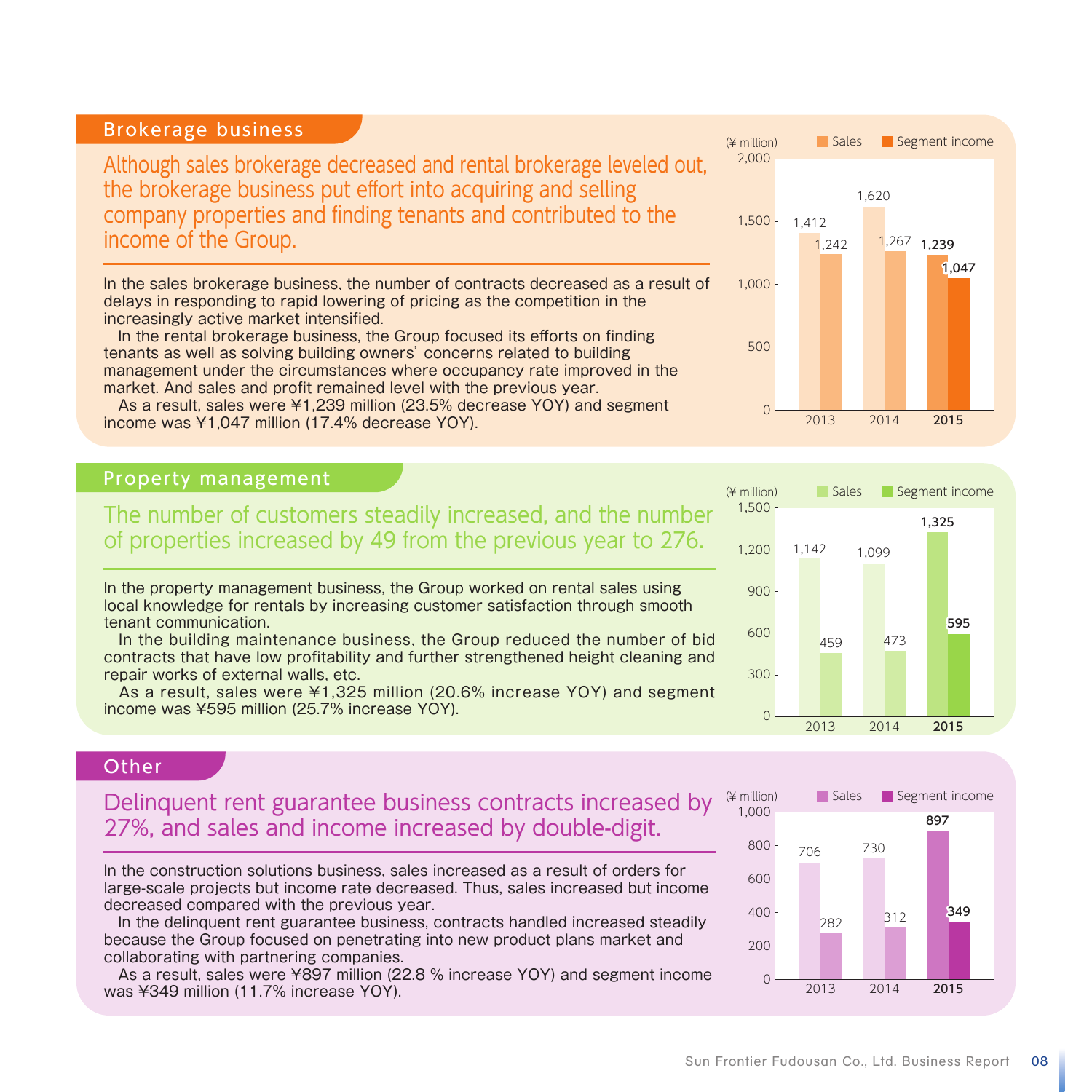# **Financial Highlights**



4<sup>th</sup> consecutive increase.



Ordinary income has increased by 30% YOY. With the high added value business, the ordinary income rate remained over 20%.





\*1 Since the Company split each share into 100 shares as of October 1, 2013, for the ease of calculation 1/100 is used to calculate net income per share and dividends per share.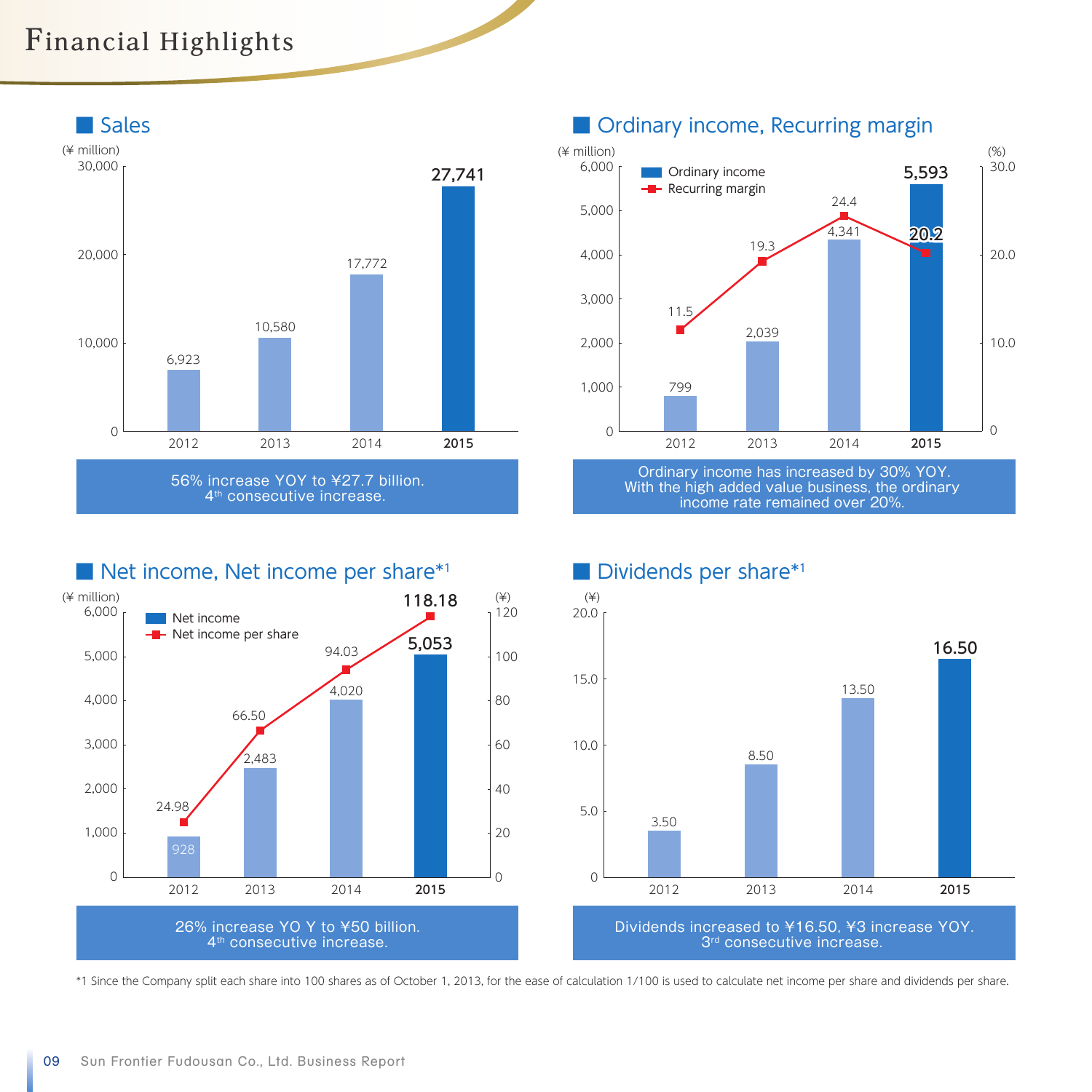

■ Total assets, Net assets, Equity ratio

With the increase in inventory accumulation, total assets have increased. An equity ratio of 50% was maintained for a continued muscular financial state.

# ■ Return on equity (ROE<sup>\*2</sup>) (%) 2012 2013 2014 2015 15. 23.6 24.5 **24.7**  $25$ 20 15 10 5  $\cap$

Business evolved with a focus on central Tokyo and office buildings.With efforts for early revitalization and high profit, ROE increased to 24.7%.

#### ■ Debt with interest, D/E ratio<sup>\*3</sup>



\*2 ROE is calculated with net income/equity capital (average of year start and end) × 100, and is an indicator for capital efficiency.

\*3 D/E ratio is calculated with debt with interest/equity capital, and is an indicator of financial soundness.

#### ■ Inventory assets